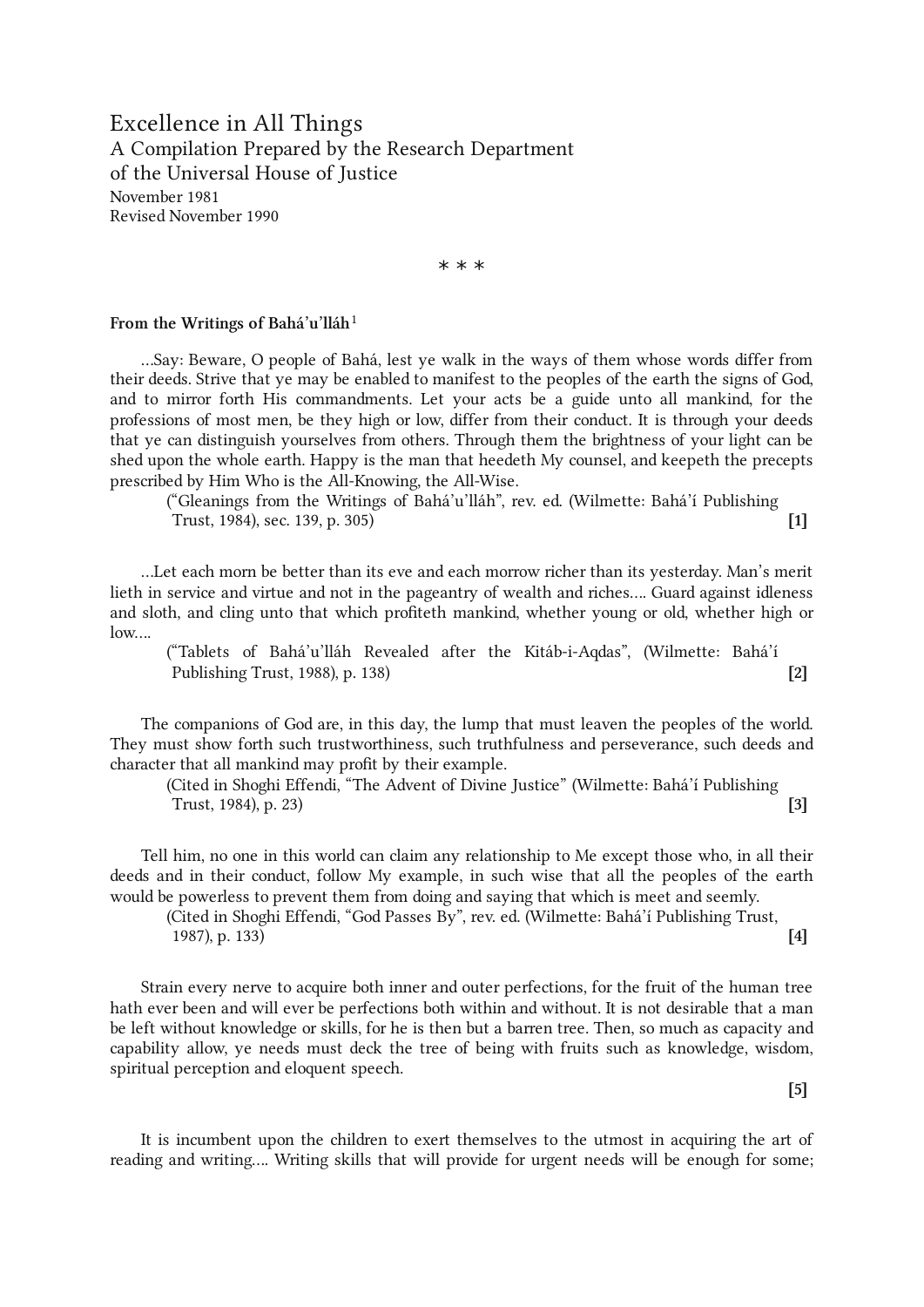and then it is better and more fitting that they should spend their time in studying those branches of knowledge which are of use.

As for what the Supreme Pen hath previously set down, the reason is that in every art and skill, God loveth the highest perfection.

[6]

# <span id="page-1-0"></span>From the Writings of 'Abdu'l-Bahá<sup>[2](#page-11-1)</sup>

From amongst all mankind hath He chosen you, and your eyes have been opened to the light of guidance and your ears attuned to the music of the Company above; and blessed by abounding grace, your hearts and souls have been born into new life. Thank ye and praise ye God that the hand of infinite bestowals hath set upon your heads this gem-studded crown, this crown whose lustrous jewels will forever flash and sparkle down all the reaches of time.

To thank Him for this, make ye a mighty effort, and choose for yourselves a noble goal. Through the power of faith, obey ye the teachings of God, and let all your actions conform to His laws....

("Selections from the Writings of 'Abdu'l-Bahá" [rev. ed.], (Haifa: Bahá'í World Centre, 1982), sec. 17, p. 35) [7]

O army of God! Through the protection and help vouchsafed by the Blessed Beauty—may my life be a sacrifice to His loved ones—ye must conduct yourselves in such a manner that ye may stand out distinguished and brilliant as the sun among other souls. Should any one of you enter a city, he should become a centre of attraction by reason of his sincerity, his faithfulness and love, his honesty and fidelity, his truthfulness and loving-kindness towards all the peoples of the world, so that the people of that city may cry out and say: "This man is unquestionably a Bahá'í, for his manners, his behaviour, his conduct, his morals, his nature, and disposition reflect the attributes of the Bahá'ís." Not until ye attain this station can ye be said to have been faithful to the Covenant and Testament of God....

("Selections from the Writings of 'Abdu'l-Bahá", sec. 35, pp. 70–71) [8]

O true companions! All humankind are as children in a school, and the Dawning-Points of Light, the Sources of divine revelation, are the teachers, wondrous and without peer. In the school of realities they educate these sons and daughters, according to teachings from God, and foster them in the bosom of grace, so that they may develop along every line, show forth the excellent gifts and blessings of the Lord, and combine human perfections; that they may advance in all aspects of human endeavour, whether outward or inward, hidden or visible, material or spiritual, until they make of this mortal world a widespread mirror, to reflect that other world which dieth not.

("Selections from the Writings of 'Abdu'l-Bahá", sec. 102, p. 128) [9]

Wherefore, O loved ones of God! Make ye a mighty effort till you yourselves betoken this advancement in all these confirmations, and become focal centres of God's blessings, daysprings of the light of His unity, promoters of the gifts and graces of civilized life. Be ye in that land vanguards of the perfections of humankind; carry forward the various branches of knowledge, be active and progressive in the field of inventions and the arts. Endeavour to rectify the conduct of men, and seek to excel the whole world in moral character. While the children are yet in their infancy feed them from the breast of heavenly grace, foster them in the cradle of all excellence, rear them in the embrace of bounty. Give them the advantage of every useful kind of knowledge. Let them share in every new and rare and wondrous craft and art. Bring them up to work and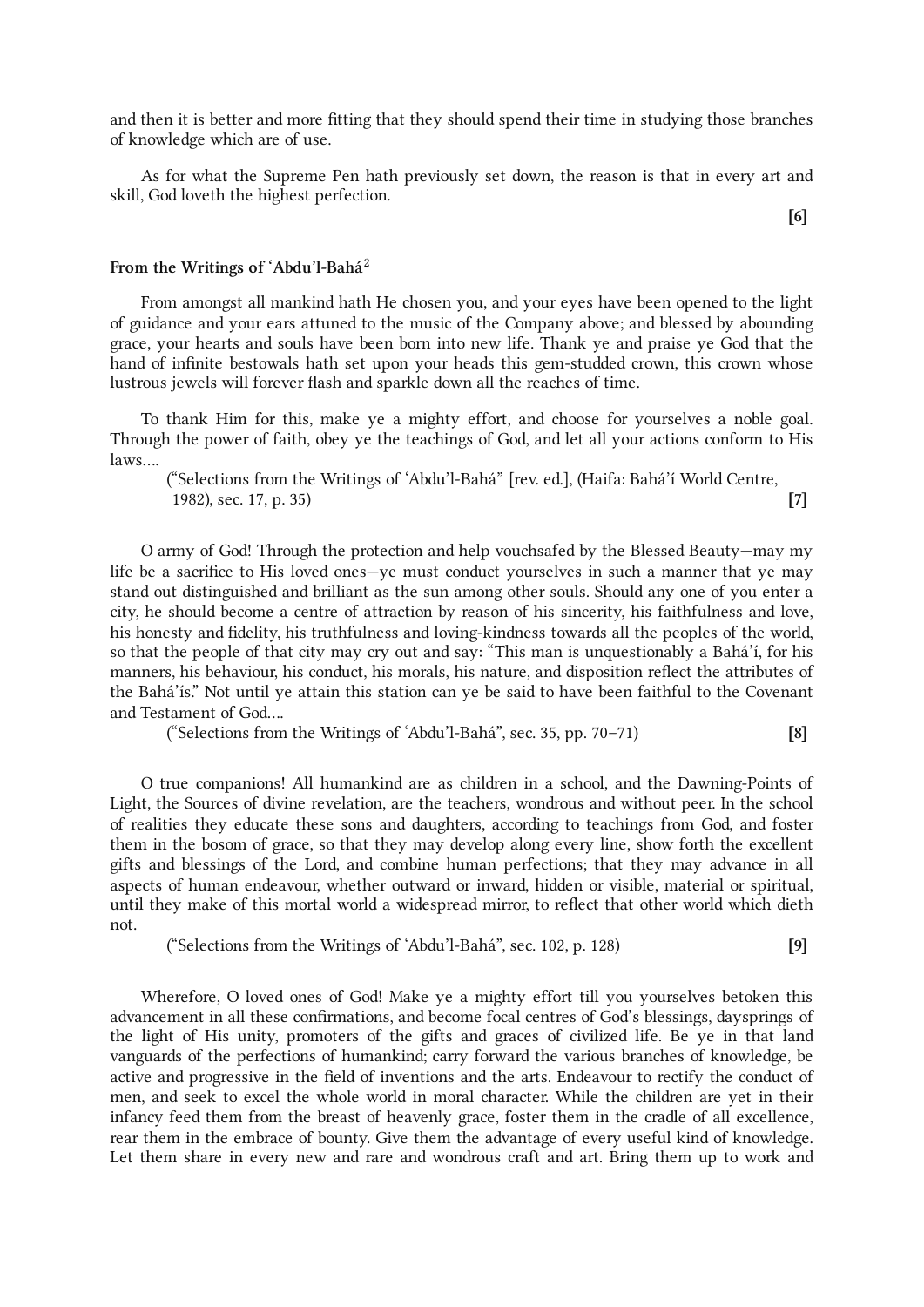strive, and accustom them to hardship. Teach them to dedicate their lives to matters of great import, and inspire them to undertake studies that will benefit mankind.

("Selections from the Writings of 'Abdu'l-Bahá", sec. 102, p. 129) [10]

...They must be constantly encouraged and made eager to gain all the summits of human accomplishment, so that from their earliest years they will be taught to have high aims, to conduct themselves well, to be chaste, pure, and undefiled, and will learn to be of powerful resolve and firm of purpose in all things....

("Selections from the Writings of 'Abdu'l-Bahá", sec. 110, p. 135) [11]

It is incumbent upon Bahá'í children to surpass other children in the acquisition of sciences and arts, for they have been cradled in the grace of God.

Whatever other children learn in a year, let Bahá'í children learn in a month. The heart of 'Abdu'l-Bahá longeth, in its love, to find that Bahá'í young people, each and all, are known throughout the world for their intellectual attainments. There is no question but that they will exert all their efforts, their energies, their sense of pride, to acquire the sciences and arts.

("Selections from the Writings of 'Abdu'l-Bahá", sec. 119, p. 141) [12]

The instruction of these children is even as the work of a loving gardener who tendeth his young plants in the flowering fields of the All-Glorious. There is no doubt that it will yield the desired results; especially is this true of instruction as to Bahá'í obligations and Bahá'í conduct, for the little children must needs be made aware in their very heart and soul that "Bahá'í" is not just a name but a truth. Every child must be trained in the things of the spirit, so that he may embody all the virtues and become a source of glory to the Cause of God. Otherwise, the mere word "Bahá'í", if it yield no fruit, will come to nothing.

Strive then to the best of thine ability to let these children know that a Bahá'í is one who embodieth all the perfections, that he must shine out like a lighted taper—not be darkness upon darkness and yet bear the name "Bahá'í".

("Selections from the Writings of 'Abdu'l-Bahá", sec. 123, p. 143) [13]

It behoveth the craftsmen of the world at each moment to offer a thousand tokens of gratitude at the Sacred Threshold, and to exert their highest endeavour and diligently pursue their professions so that their efforts may produce that which will manifest the greatest beauty and perfection before the eyes of all men.

("Selections from the Writings of 'Abdu'l-Bahá", sec. 127, p. 145) [14]

Make ye then a mighty effort, that the purity and sanctity which, above all else, are cherished by 'Abdu'l-Bahá, shall distinguish the people of Bahá; that in every kind of excellence the people of God shall surpass all other human beings; that both outwardly and inwardly they shall prove superior to the rest; that for purity, immaculacy, refinement, and the preservation of health, they shall be leaders in the vanguard of those who know. And that by their freedom from enslavement, their knowledge, their self-control, they shall be first among the pure, the free and the wise.

("Selections from the Writings of 'Abdu'l-Bahá", sec. 129, p. 150)  $[15]$ 

Let God's beloved, each and every one, be the essence of purity, the very life of holiness, so that in every country they may become famed for their sanctity, independence of spirit, and meekness. Let them be cheered by draughts from the eternal cup of love for God, and make merry as they drink from the wine-vaults of Heaven. Let them behold the Blessed Beauty, and feel the flame and rapture of that meeting, and be struck dumb with awe and wonder. This is the station of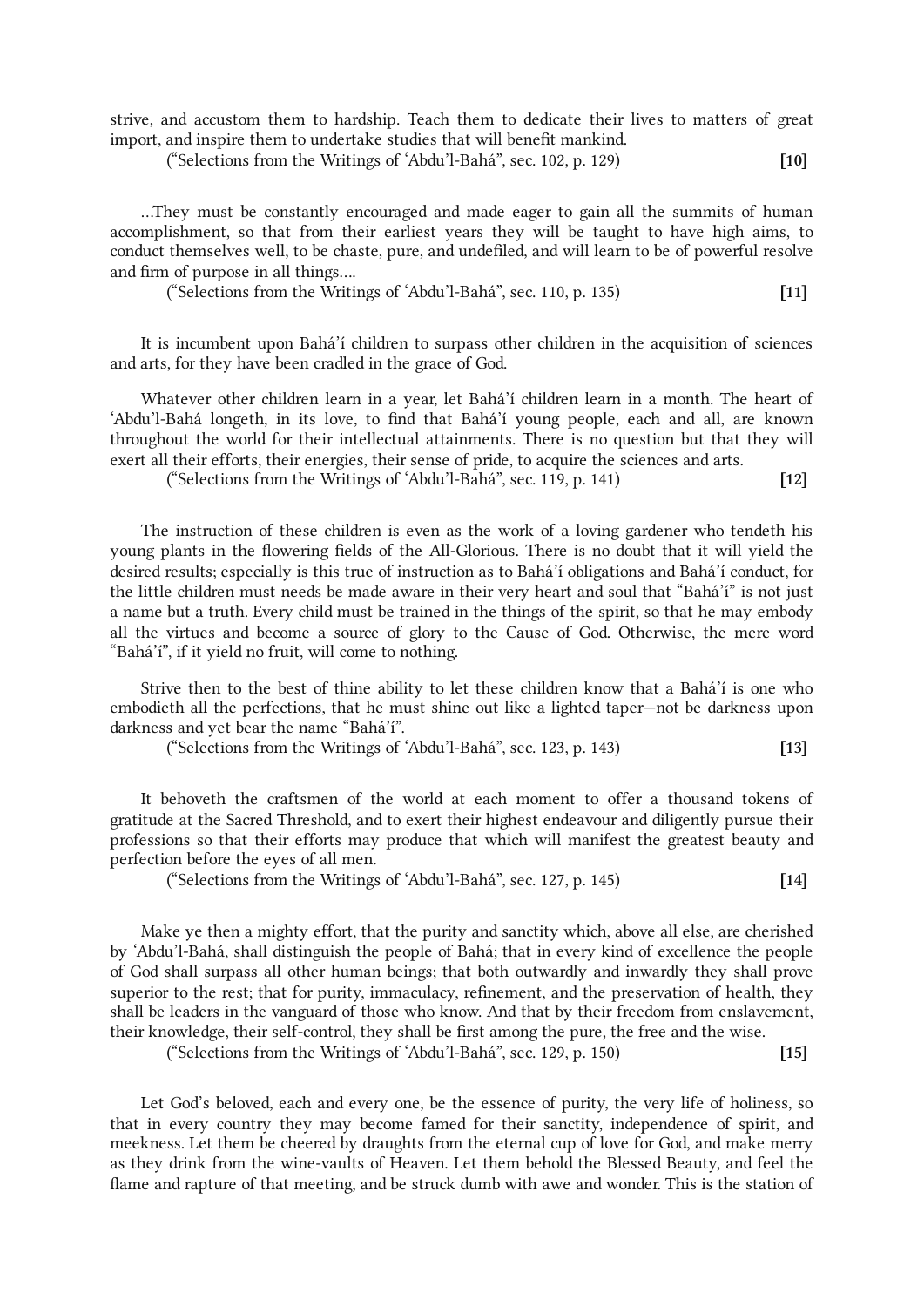the sincere; this is the way of the loyal; this is the brightness that shineth on the faces of those nigh unto God.

("Selections from the Writings of 'Abdu'l-Bahá", sec. 174, p. 203) [16]

Now amidst all the peoples of the world must the beloved arise, with a heart even as the daystar, a strong inward urge, a shining brow, a musk-scented breath, a tongue speaking ever of God, an exposition crystal-clear, a high resolve, a power born of heaven, a spiritual character, a confirmation nothing short of the divine. Let them one and all become as a splendour on the horizon of heaven, and in the skies of the world a dazzling star. Let them be fruitful trees in the celestial bowers, sweet-scented blooms in the divine gardens; let them be verses of perfection on the page of the universe, words of oneness in the Book of Life. This is the first age, and the early beginnings of the dispensation of the Most Great Light, wherefore, within this century, virtues must be acquired, goodly qualities must be perfected within this span of time. In these very days the Abhá Paradise must pitch its pavilions on the plains of the world. The lights of reality must now be revealed, and the secrets of God's bestowals must now be made known, and now must the olden grace shine forth and this world change into the pleasure-ground of heaven, the garden of God. And out of pure hearts, and through heavenly bounties, all the perfections, qualities and attributes of the divine must now be made manifest.

("Selections from the Writings of 'Abdu'l-Bahá", sec. 193, p. 232) [17]

...I beg of Him to bestow His confirmations upon those loved ones, dwellers in that pure and holy land, and to grant them successful outcomes in all things: that in their character, their behaviour, their words, their way of life, in all they are and do, He will make them to achieve distinction among men; that He will gather them into the world community, their hearts filled with ecstasy and fervour and yearning love, with knowledge and certitude, with steadfastness and unity, their faces beauteous and bright.

("Selections from the Writings of 'Abdu'l-Bahá", sec. 207, p. 260) [18]

...they should exemplify in every aspect of their lives those attributes and virtues that are born of God and should arise to distinguish themselves by their goodly behaviour. They should justify their claim to be Bahá'ís by deeds and not by name. He is a true Bahá'í who strives by day and by night to progress and advance along the path of human endeavor, whose most cherished desire is so to live and act as to enrich and illuminate the world, whose source of inspiration is the essence of Divine virtue, whose aim in life is so to conduct himself as to be the cause of infinite progress. Only when he attains unto such perfect gifts can it be said of him that he is a true Bahá'í. For in this holy Dispensation, the crowning glory of bygone ages and cycles, true Faith is no mere acknowledgement of the Unity of God, but rather the living of a life that will manifest all the perfections and virtues implied in such belief....

("Bahá'í Year Book" ["The Bahá'í World"], vol. 1 (New York: Bahá'í Publishing Committee, 1926), p. 12) [19]

So, O beloved of God, endeavor with your hearts and souls, that ye may be qualified with the morals and attributes of the Blessed Perfection, and partake of the bounties of His sanctity; that ye may become signs of unity and standards of oneness, discover the essence of singleness and sing harmonies and lays in this divine garden, in merciful melodies; that ye may become as thankful birds, and sing a song in the rose-garden of existence which may astonish minds and senses; that ye may hoist a standard on the apex of the universe which may flutter in the winds of favor, and plant a tree in the field of the visible world which may bring forth fruits of the utmost delicacy and freshness.

("Tablets of Abdul-Baha Abbas", vol. 2 (Chicago: Bahá'í Publishing Society, 1915), p.  $(20)$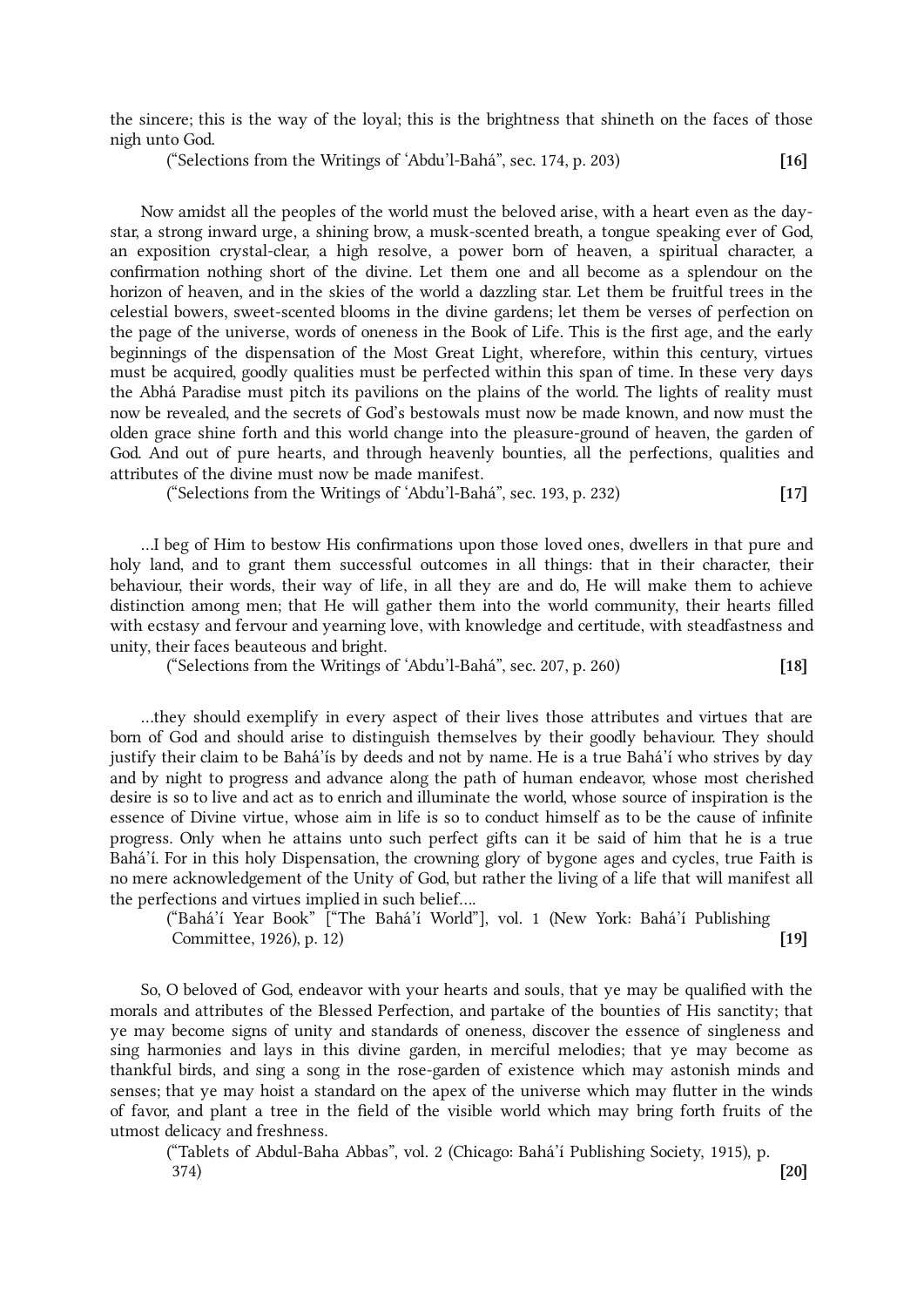O ye friends of God! Show ye an endeavor that all the nations and communities of the world, even the enemies, put their trust, assurance and hope in you; that if a person falls into errors for a hundred-thousand times he may yet turn his face to you, hopeful that you will forgive his sins; for he must not become hopeless, neither grieved nor despondent. This is the conduct and the manner of the people of Baha'. This is the foundation of the most high pathway! Ye should conform your conduct and manners with the advices of Abdul-Baha.

 $("Tables of Abdul-Baha Abbas", vol. 2, p. 436)$  [21]

Then know thou that, verily, the people of Baha' must needs be distinguished from others in all respects, until they become the lamps of the True One among the creatures and the stars of guidance shining from the Supreme Concourse.

("Tablets of Abdul-Baha Abbas", vol. 3 (Chicago: Bahá'í Publishing Society, 1916), p.  $(682)$  [22]

The most vital duty, in this day, is to purify your characters, to correct your manners, and improve your conduct. The beloved of the Merciful must show forth such character and conduct among His creatures, that the fragrance of their holiness may be shed upon the whole world, and may quicken the dead, inasmuch as the purpose of the Manifestation of God and the dawning of the limitless lights of the Invisible is to educate the souls of men, and refine the character of every living man—so that blessed individuals, who have freed themselves from the murk of the animal world, shall rise up with those qualities which are the adornings of the reality of man....

("Selections from the Writings of 'Abdu'l-Bahá", sec. 2, p. 10) [23]

At this time, likewise, I most urgently request the friends of God to make every effort, as much as lieth within their competence, along these lines. The harder they strive to widen the scope of their knowledge, the better and more gratifying will be the result. Let the loved ones of God, whether young or old, whether male or female, each according to his capabilities, bestir themselves and spare no efforts to acquire the various current branches of knowledge, both spiritual and secular, and of the arts. Whensoever they gather in their meetings let their conversation be confined to learned subjects and to information on the knowledge of the day.

If they do thus, they will flood the world with the Manifest Light, and change this dusty earth into gardens of the Realm of Glory.

[24]

It is clear that learning is the greatest bestowal of God; that knowledge and the acquirement thereof is a blessing from Heaven. Thus is it incumbent upon the friends of God to exert such an effort and strive with such eagerness to promote divine knowledge, culture and the sciences, that erelong those who are schoolchildren today will become the most erudite of all the fraternity of the wise. This is a service rendered unto God Himself, and it is one of His inescapable commandments.

[25]

...O loving friends! Exert every effort to acquire the various branches of knowledge and true understanding. Strain every nerve to achieve both material and spiritual accomplishments.

Encourage the children from their earliest years to master every kind of learning, and make them eager to become skilled in every art—the aim being that through the favouring grace of God, the heart of each one may become even as a mirror disclosing the secrets of the universe,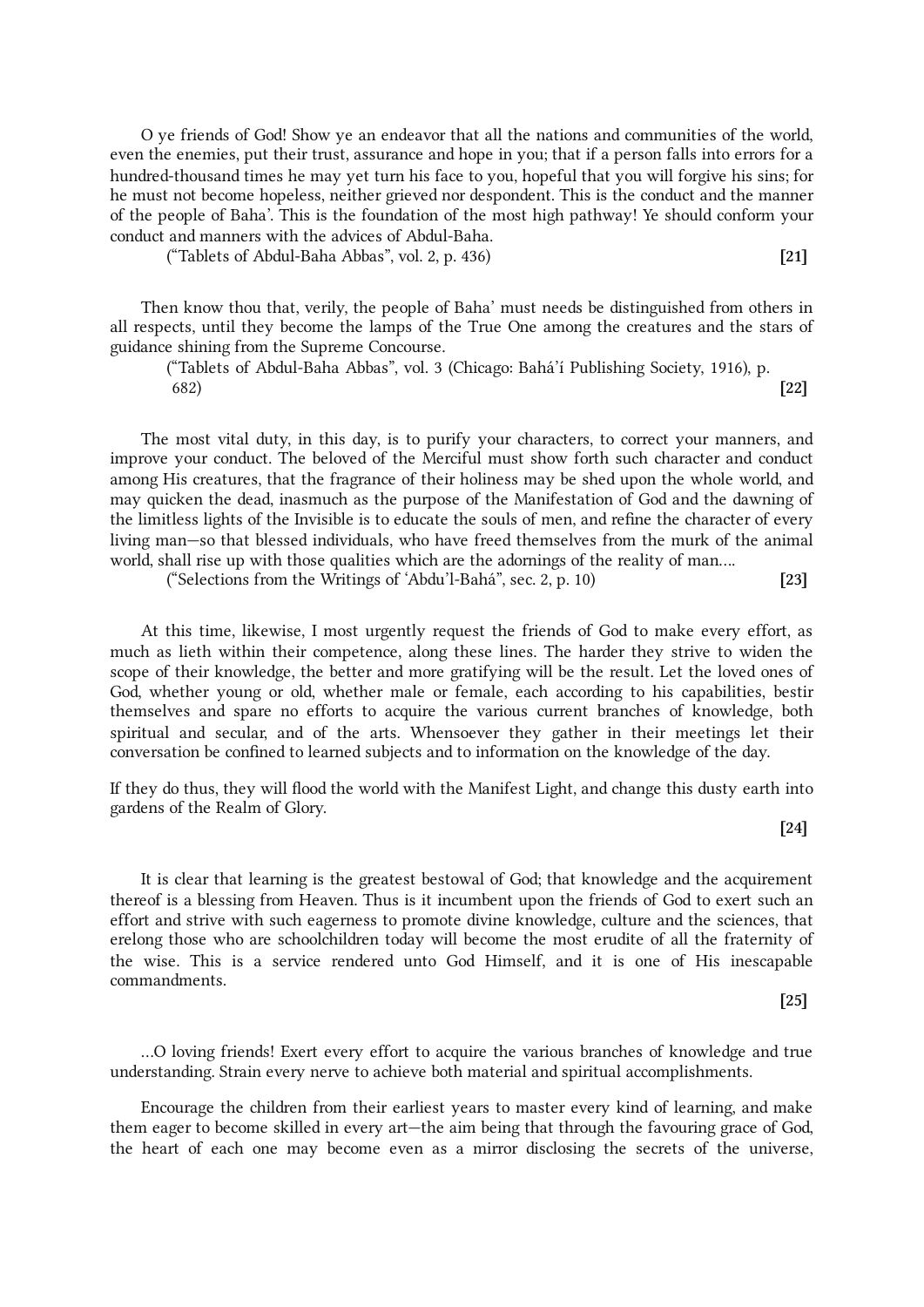penetrating the innermost reality of all things; and that each may earn world-wide fame in all branches of knowledge, science and the arts.

[26]

...Utilize every means to make this School a garden of the All-Merciful, from which the lights of learning will cast their beams, and wherein the children, whether Bahá'í or other, will be educated to such a degree as to become God's gifts to man, and the pride of the human race. Let them make the greatest progress in the shortest span of time, let them open wide their eyes and uncover the inner realities of all things, become proficient in every art and skill, and learn to comprehend the secrets of all things even as they are—this faculty being one of the clearly evident effects of servitude to the Holy Threshold.

[27]

#### From the Utterances of 'Abdu'l-Bahá

I give you my advice, and it is this: Train these children with divine exhortations. From their childhood instill in their hearts the love of God so they may manifest in their lives the fear of God and have confidence in the bestowals of God. Teach them to free themselves from human imperfections and to acquire the divine perfections latent in the heart of man. The life of man is useful if he attains the perfections of man. If he becomes the center of the imperfections of the world of humanity, death is better than life, and nonexistence better than existence. Therefore, make ye an effort in order that these children may be rightly trained and educated and that each one of them may attain perfection in the world of humanity. Know ye the value of these children, for they are all my children.

("The Promulgation of Universal Peace: Talks Delivered by 'Abdu'l-Bahá during His Visit to the United States and Canada in 1912", 2nd. ed. (Wilmette: Bahá'í Publishing Trust, 1982),pp. 53–54) [28]

I desire distinction for you. The Bahá'ís must be distinguished from others of humanity. But this distinction must not depend upon wealth—that they should become more affluent than other people. I do not desire for you financial distinction. It is not an ordinary distinction I desire; not scientific, commercial, industrial distinction. For you I desire spiritual distinction—that is, you must become eminent and distinguished in morals. In the love of God you must become distinguished from all else. You must become distinguished for loving humanity, for unity and accord, for love and justice. In brief, you must become distinguished in all the virtues of the human world—for faithfulness and sincerity, for justice and fidelity, for firmness and steadfastness, for philanthropic deeds and service to the human world, for love toward every human being, for unity and accord with all people, for removing prejudices and promoting international peace. Finally, you must become distinguished for heavenly illumination and for acquiring the bestowals of God. I desire this distinction for you. This must be the point of distinction among you.

("The Promulgation of Universal Peace", p. 190) [29]

Therefore I say that man must travel in the way of God. Day by day he must endeavor to become better, his belief must increase and become firmer, his good qualities and his turning to God must be greater, the fire of his love must flame more brightly; then day by day he will make progress, for to stop advancing is the means of going back. The bird when he flies soars ever higher and higher, for as soon as he stops flying he will come down. Every day, in the morning when arising you should compare today with yesterday and see in what condition you are. If you see your belief is stronger and your heart more occupied with God and your love increased and your freedom from the world greater then thank God and ask for the increase of these qualities. You must begin to pray and repent for all that you have done which is wrong and you must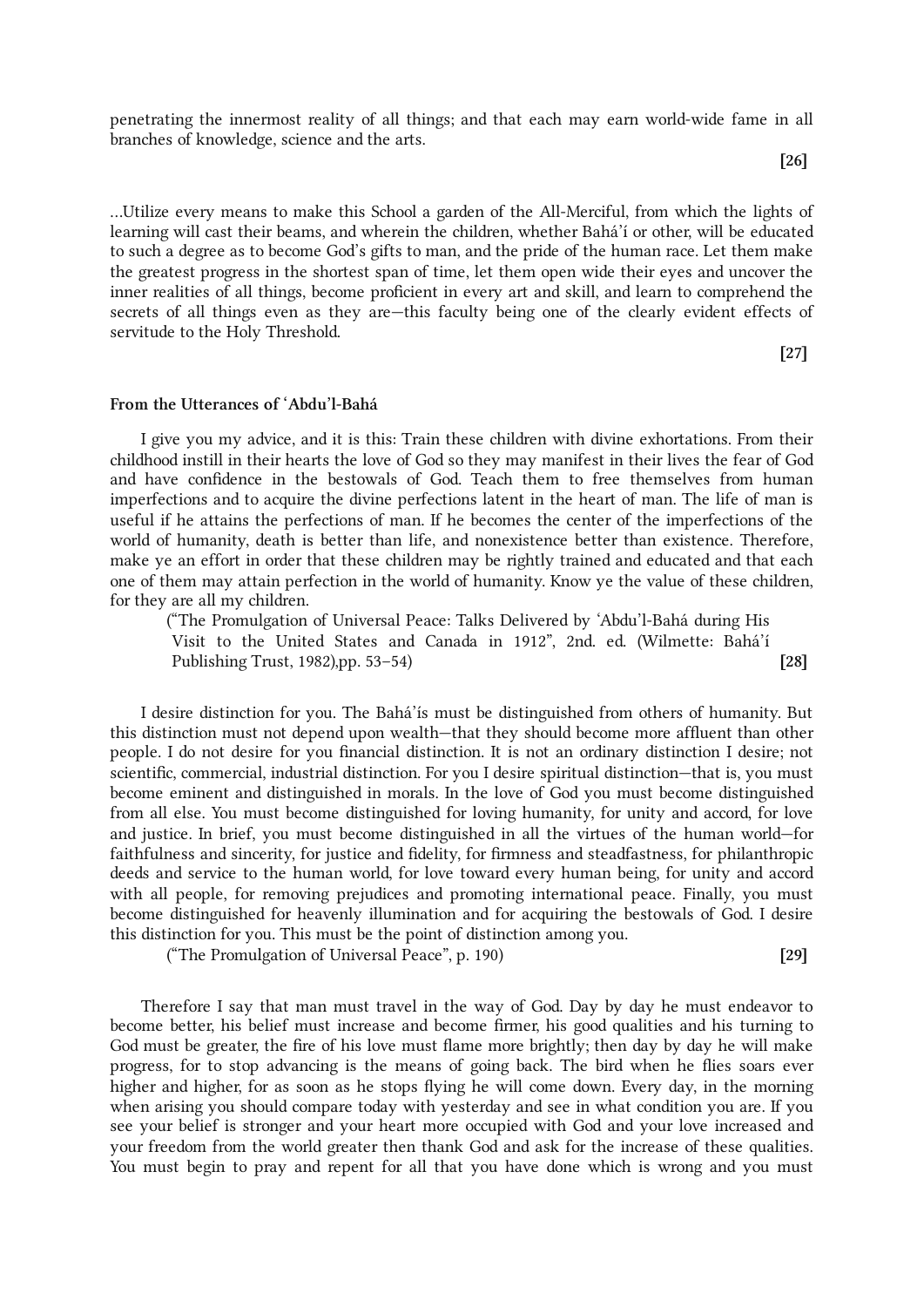implore and ask for help and assistance that you may become better than yesterday so that you may continue to make progress.

("Star of the West", vol. 8, no. 6 (24 June 1917), p. 68) [30]

You must become the shining candles of moral precepts and spiritual ideals and be the means of the illumination of others. Clothe your bodies with the robes of virtues. Characterize yourselves with the characteristics of the people of divine morality. Shun all manner of vices as you shun a poisonous snake or a leper. Let the corps of professors and the students be impressed with the purity and holiness of your lives so that they may take you as paragons of worthiness, examples of nobility of nature, observers of the moral laws, holding in subordination the lower element by the higher spirit, the conquerors of self and the masters of wholesome, vital forces in all the avenues of life. Strive always to be at the head of your classes through hard study and true merit. Be always in a prayerful state and appreciate the value of everything. Entertain high ideals and stimulate your intellectual and constructive forces.

("Star of the West", vol. 9, no. 9 (20 August 1918), p. 98) [31]

I hope that while you are studying in this college you may so excel all other students in the various branches of knowledge taught therein that all of them may testify that the Bahá'í students have another power, are inspired with another effort, are imbued with a nobler ambition, are stimulated by higher motives and make wider and deeper exertions than others. If you do not surpass the others, then what distinction will there remain for you? Therefore, you must strive to be superior to them, so that everyone may bear testimony to this fact....

("Star of the West", vol. 9, no. 9 (20 August 1918), pp. 98–99) [32]

<span id="page-6-0"></span>...I hope that through the favor and bounty of the Blessed Beauty, his holiness the Báb, and the ineffable blessings which hallow this holy shrine,<sup>[3](#page-11-2)</sup> the confirmations of the Kingdom of Abha may encircle you, and that you may be characterized with the shining qualities and brilliant attributes of the Bahá'í life. May your morality become more defined day by day! May your faith and assurance be increased day by day! May your attraction to the Kingdom of Abha be intensified day by day! May your attainment in sciences and arts become more universal day by day! Perchance, God willing, you may become perfect and accomplished from every standpoint and be the means of the enlightenment of Persia.

("Star of the West", vol. 9, no. 9 (20 August 1918), pp. 99–100) [33]

### From Letters Written by Shoghi Effendi

One thing would lessen appreciably the heavy burden that weighs upon my heart and mind and that is the extent to which the Bahá'ís conform in their private life and character to the high code established by Bahá'u'lláh. It is an infinitely high standard and anything short of it will in the eyes of those who really count prove piteously negligible and utterly futile.

(12 October 1924 to an individual believer) [34]

Let every believer, desirous to witness the swift and healthy progress of the Cause of God, realize the twofold nature of his task. Let him first turn his eyes inwardly and search his own heart and satisfy himself that in his relations with his fellow-believers, irrespective of colour and class, he is proving himself increasingly loyal to the spirit of his beloved Faith. Assured and content that he is exerting his utmost in a conscious effort to approach nearer every day the lofty station to which his gracious Master summons him, let him turn to his second task, and, with befitting confidence and vigour, assail the devastating power of those forces which in his own heart he has already succeeded in subduing. Fully alive to the unfailing efficacy of the power of Bahá'u'lláh, and armed with the essential weapons of wise restraint and inflexible resolve, let him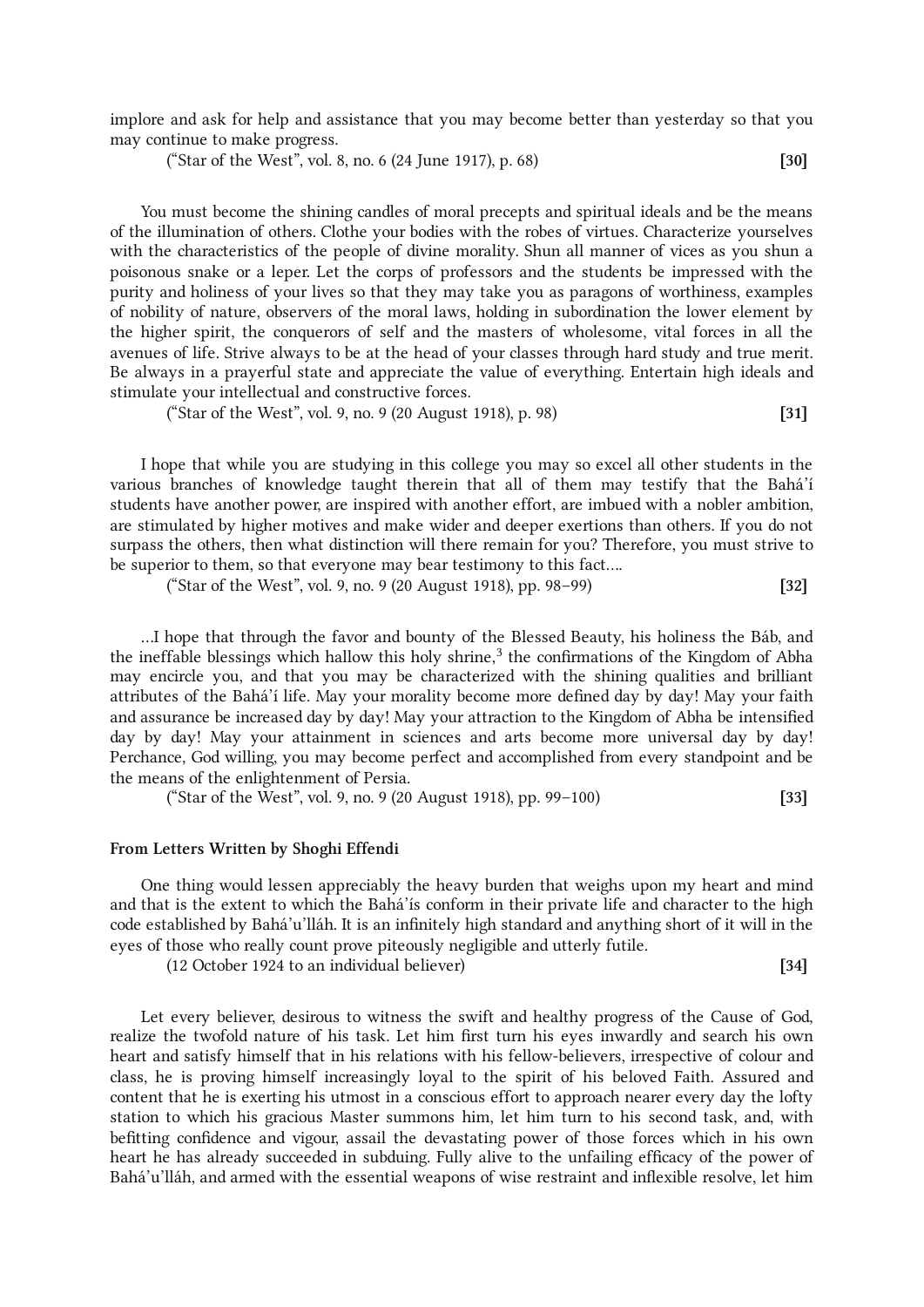wage a constant fight against the inherited tendencies, the corruptive instincts, the fluctuating fashions, the false pretences of the society in which he lives and moves.

(12 April 1927 to the National Spiritual Assembly of the United States and Canada, published in "Bahá'í Administration: Selected Messages 1922–1932" [rev. ed.],  $(Wilmette: Bahá'i Publishing Trust, 1980), p. 130)$  [35]

We can prove ourselves worthy of our Cause only if in our individual conduct and corporate life we sedulously imitate the example of our beloved Master, Whom the terrors of tyranny, the storms of incessant abuse, the oppressiveness of humiliation, never caused to deviate a hair's breadth from the revealed Law of Bahá'u'lláh.

Such is the path of servitude, such is the way of holiness He chose to tread to the very end of His life. Nothing short of the strictest adherence to His glorious example can safely steer our course amid the pitfalls of this perilous age, and lead us on to fulfil our high destiny.

(12 April 1927, published in "Bahá'í Administration: Selected Messages 1922–1932", p. 132) [36]  $\qquad \qquad$  [36]  $\qquad \qquad$  [36]  $\qquad \qquad$  [36]  $\qquad \qquad$  [36]  $\qquad \qquad$  [36]  $\qquad \qquad$  [36]  $\qquad \qquad$  [36]  $\qquad \qquad$  [36]  $\qquad \qquad$  [36]  $\qquad \qquad$  [36]  $\qquad \qquad$  [36]  $\qquad \qquad$  [36]  $\qquad \qquad$  [36]  $\qquad \qquad$  [36]  $\qquad \qquad$  [36

In philanthropic enterprises and acts of charity, in promotion of the general welfare and furtherance of the public good including that of every group without any exceptions whatever, let the beloved of God attract the favourable attention of all, and lead all the rest.

(January 1929 addressed to the Bahá'ís of the East—translated from the Persian) [37]

The work in which you are engaged is dear and near to my heart and constitutes one of the most vital aspects of the manifold activities of our beloved Faith. The highest standards of purity, of integrity, of detachment and sacrifice must be maintained by the members of your group in order to enable you to play a decisive part in the spread and consolidation of the Faith. A tremendous responsibility has been laid upon you, and nothing short of a pure, a virtuous, an active and truly exemplary life can enable you to fulfil your high destiny.

(In the handwriting of Shoghi Effendi, appended to a letter dated 6 September 1934

written on his behalf to the Youth Council of the Central States Summer School) [38]

Such a rectitude of conduct must manifest itself, with ever-increasing potency, in every verdict which the elected representatives of the Bahá'í community, in whatever capacity they may find themselves, may be called upon to pronounce. It must be constantly reflected in the business dealings of all its members, in their domestic lives, in all manner of employment, and in any service they may, in the future, render their government or people. It must be exemplified in the conduct of all Bahá'í electors, when exercising their sacred rights and functions. It must characterize the attitude of every loyal believer towards nonacceptance of political posts, nonidentification with political parties, nonparticipation in political controversies, and nonmembership in political organizations and ecclesiastical institutions. It must reveal itself in the uncompromising adherence of all, whether young or old, to the clearly enunciated and fundamental principles laid down by 'Abdu'l-Bahá in His addresses, and to the laws and ordinances revealed by Bahá'u'lláh in His Most Holy Book. It must be demonstrated in the impartiality of every defender of the Faith against its enemies, in his fair-mindedness in recognizing any merits that enemy may possess, and in his honesty in discharging any obligations he may have towards him. It must constitute the brightest ornament of the life, the pursuits, the exertions, and the utterances of every Bahá'í teacher, whether laboring at home or abroad, whether in the front ranks of the teaching force, or occupying a less active and responsible position. It must be made the hallmark of that numerically small, yet intensely dynamic and highly responsible body of the elected national representatives of every Bahá'í community, which constitutes the sustaining pillar, and the sole instrument for the election, in every community, of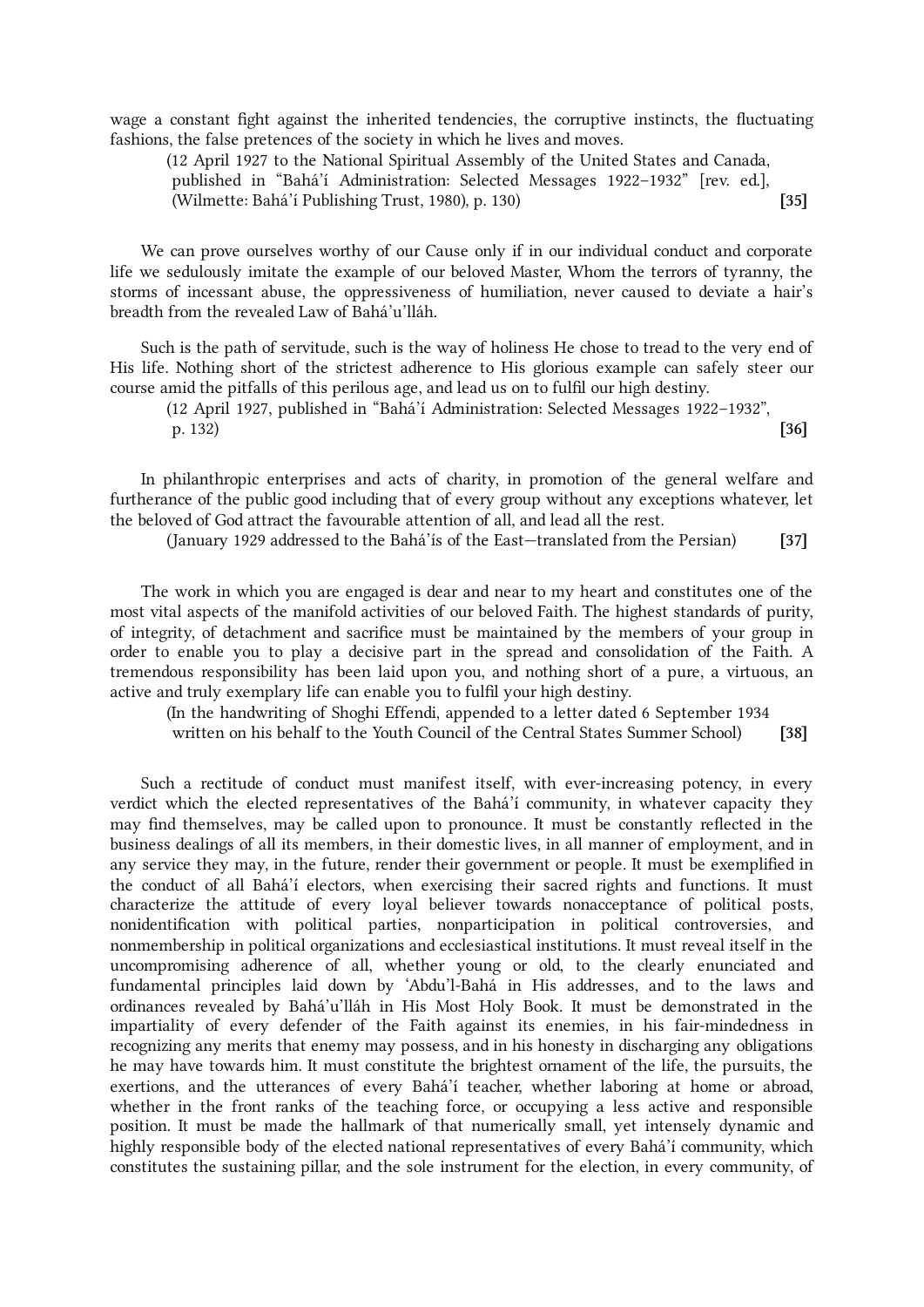that Universal House whose very name and title, as ordained by Bahá'u'lláh, symbolizes that rectitude of conduct which is its highest mission to safeguard and enforce.

(25 December 1938 to the Bahá'ís of the United States and Canada, published as

"The Advent of Divine Justice" (Wilmette: Bahá'í Publishing Trust, 1984), pp. 26–

 $(39)$ 

A chaste and holy life must be made the controlling principle in the behavior and conduct of all Bahá'ís, both in their social relations with the members of their own community, and in their contact with the world at large. It must adorn and reinforce the ceaseless labors and meritorious exertions of those whose enviable position is to propagate the Message, and to administer the affairs, of the Faith of Bahá'u'lláh. It must be upheld, in all its integrity and implications, in every phase of the life of those who fill the ranks of that Faith, whether in their homes, their travels, their clubs, their societies, their entertainments, their schools, and their universities. It must be accorded special consideration in the conduct of the social activities of every Bahá'í summer school and any other occasions on which Bahá'í community life is organized and fostered. It must be closely and continually identified with the mission of the Bahá'í youth, both as an element in the life of the Bahá'í community, and as a factor in the future progress and orientation of the youth of their own country.

(25 December 1938, "The Advent of Divine Justice", pp. 29–30) [40]

# <span id="page-8-0"></span>From Letters Written on Behalf of Shoghi Effendi<sup>[4](#page-11-3)</sup>

The responsibility of young believers is very great, as they must not only fit themselves to inherit the work of the older Bahá'ís and carry on the affairs of the Cause in general, but the world which lies ahead of them—as promised by Bahá'u'lláh—will be a world chastened by its sufferings, ready to listen to His Divine Message at last; and consequently a very high character will be expected of the exponents of such a religion. To deepen their knowledge, to perfect themselves in the Bahá'í standards of virtue and upright conduct, should be the paramount duty of every young Bahá'í.

(6 June 1941 to the Bahá'í youth of Bombay, India, published in "Dawn of a New Day" (New Delhi: Bahá'í Publishing Trust, [1970]), pp. 179–80) [41]

The Guardian was delighted to hear of your youth group. The children who are trained in the world-embracing teachings of Bahá'u'lláh cannot but grow up to be a truly new race of men. He hopes these young people will prepare themselves for the great task which will face them in the future, that of helping to rebuild the world with the aid and inspiration of the Bahá'í teachings.

(25 December 1941 to the Bahá'ís of Hobart, Tasmania) [42]

If we could perceive the true reality of things we would see that the greatest of all battles raging in the world today is the spiritual battle. If the believers like yourself, young and eager and full of life, desire to win laurels for true and undying heroism, then let them join in the spiritual battle—whatever their physical occupation may be—which involves the very soul of man. The hardest and the noblest task in the world today is to be a true Bahá'í; this requires that we defeat not only the current evils prevailing all over the world, but the weaknesses, attachments to the past, prejudices, and selfishnesses that may be inherited and acquired within our own characters; that we give forth a shining and incorruptible example to our fellow-men.

(5 April 1942) [43]

He hopes that you will develop into Bahá'ís in character as well as in belief. The whole purpose of Bahá'u'lláh is that we should become a new kind of people, people who are upright, kind, intelligent, truthful, and honest and who live according to His great laws laid down for this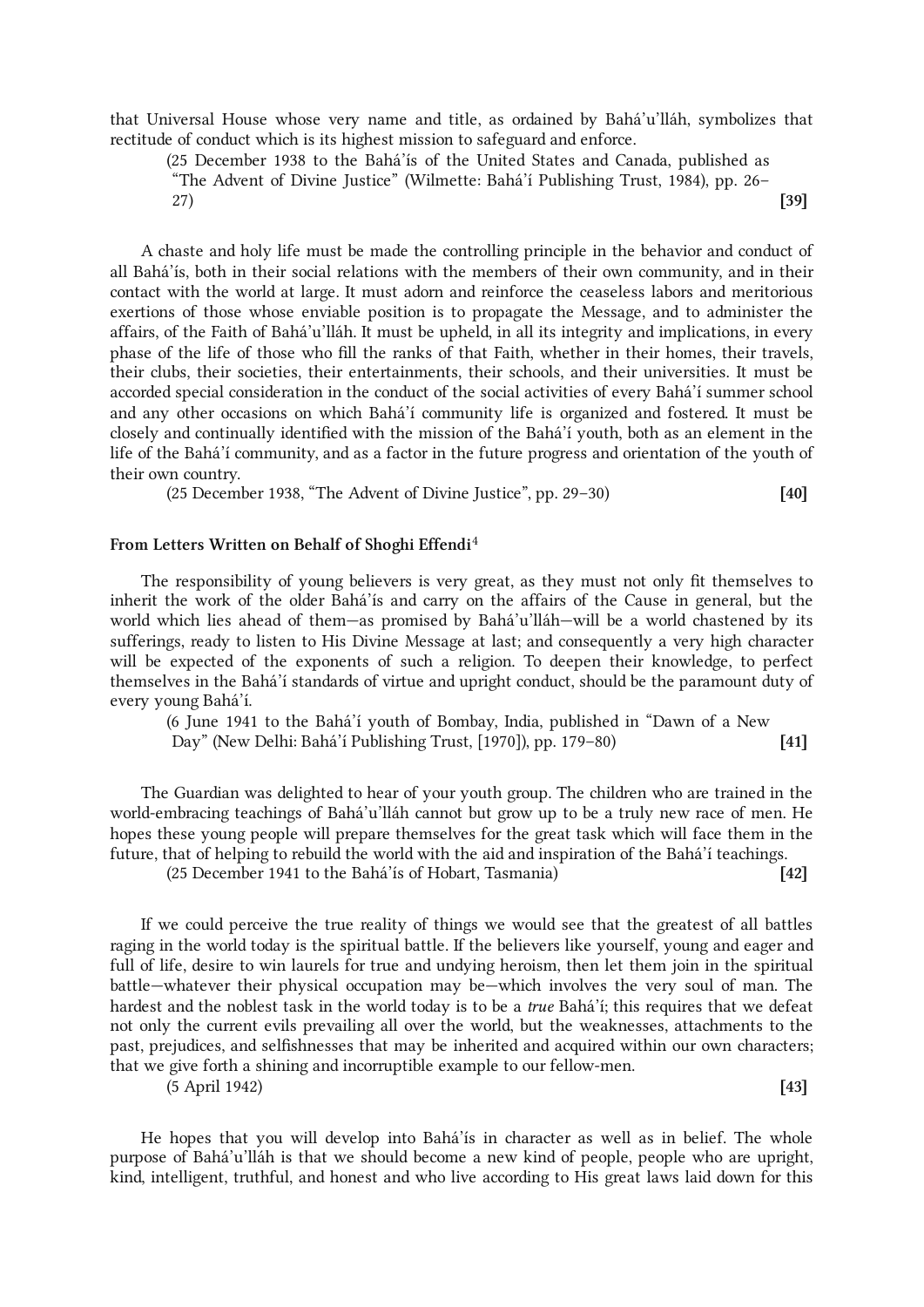new epoch in man's development. To call ourselves Bahá'ís is not enough, our inmost being must become ennobled and enlightened through living a Bahá'í life.

(25 August 1944 to the Bahá'ís attending the Louhelen School Youth Session) [44]

Indeed if the friends could seek, and exert themselves, to become 100 per cent Bahá'ís they would see how greatly their influence over others would be increased, and how rapidly the Cause would spread. The world is seeking not a compromise but the embodiment of a high and shining ideal. The more the friends live up to our teachings in every aspect of their lives, in their homes, in business, in their social relationships, the greater will be the attraction they exercise over the hearts of others.

(23 January 1945) [45]

The believers, as we all know, should endeavour to set such an example in their personal lives and conduct that others will feel impelled to embrace a Faith which reforms human character. However, unfortunately, not everyone achieves easily and rapidly the victory over self. What every believer, new or old, should realize is that the Cause has the spiritual power to re-create us if we make the effort to let that power influence us, and the greatest help in this respect is prayer. We must supplicate Bahá'u'lláh to assist us to overcome the failings in our own characters, and also exert our own will-power in mastering ourselves.

(27 January 1945) [46]

His constant hope is that the believers will conduct themselves, individually and in their Bahá'í Community life, in such a manner as to attract the attention of others to the Cause. The world is not only starving for lofty principles and ideals, it is, above all, starving for a shining example which the Bahá'ís can and must provide.

(22 February 1945) [47]

...the young Bahá'ís in every city should make a point of keeping in touch with local youth activities and clubs, and endeavouring to make their views known to as many young people in as many ways as possible. Above all they should set a high example to them; chastity, politeness, friendliness, hospitality, joyous optimism about the ultimate future happiness and well-being of mankind, should distinguish them and win over to them the love and admiration of their fellow youth. The thing which is most conspicuously lacking in modern life is a high standard of conduct and good character; the young Bahá'ís must demonstrate both, if they hope to seriously win over to the Faith members of their own generation, so sorely disillusioned and so contaminated by the laxity war gives rise to.

(20 October 1945 to the National Youth Committee of the United States and Canada) [48]

We must be patient with each other's shortcomings, and always strive to create love and unity among the believers, who, after all, are still immature in many ways and far from perfect. The Faith itself is the great thing, and the Bahá'ís must strive to become ever more perfect instruments for Bahá'u'lláh to use and to accomplish His purpose through.

(26 May 1946) [49]

The Guardian has urged, over and over again, the paramount necessity for Bahá'í Youth to exemplify the Teachings, most particularly the moral aspect of them. If they are not distinguished for their high conduct they cannot expect other young people to take the Cause very seriously.

 $(6 \text{ September } 1946)$  [50]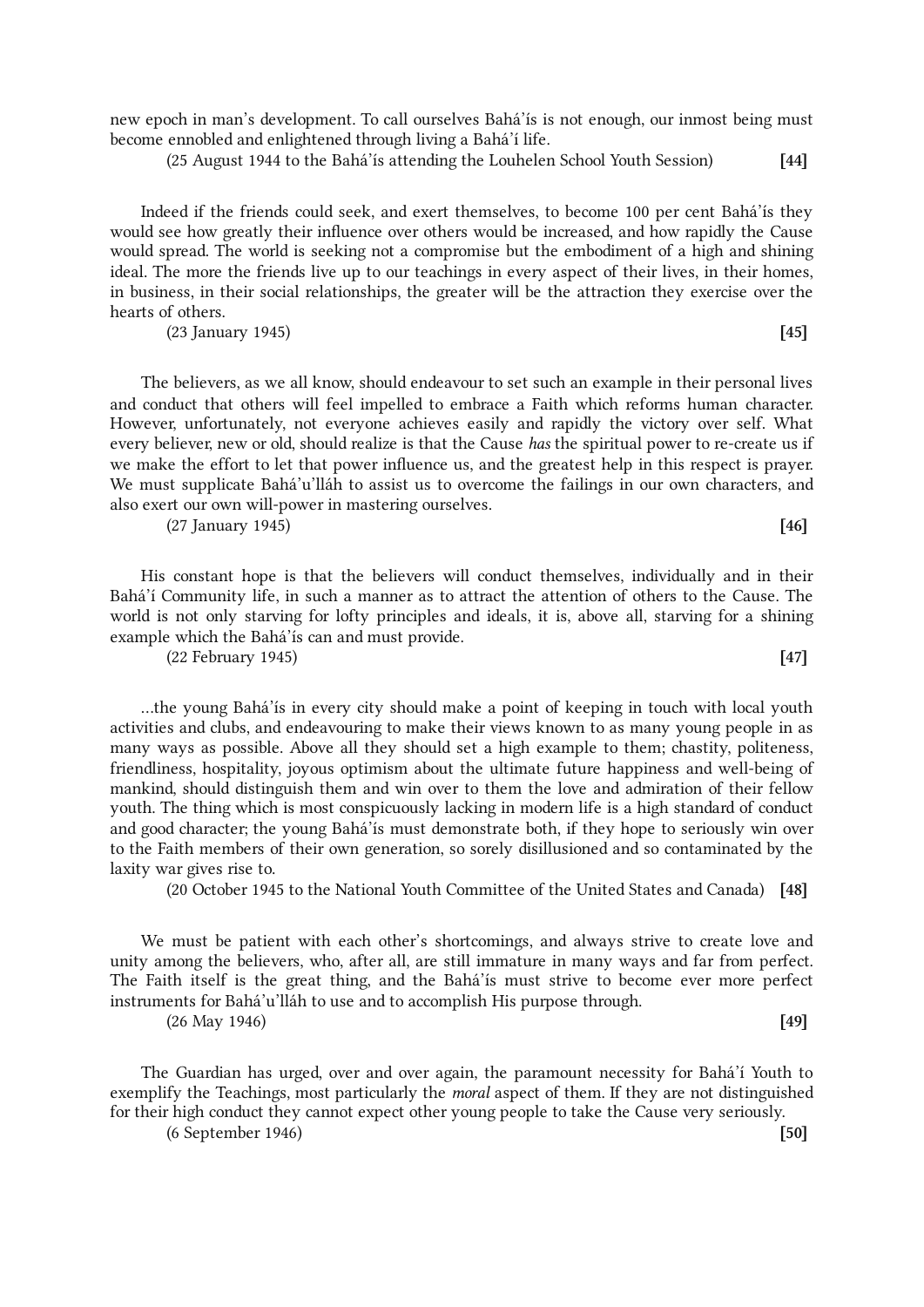He feels that the youth, in particular, must constantly and determinedly strive to exemplify a Bahá'í life. In the world around us we see moral decay, promiscuity, indecency, vulgarity, bad manners—the Bahá'í young people must be the opposite of these things, and, by their chastity, their uprightness, their decency, their consideration and good manners, attract others, old and young, to the Faith. The world is tired of words; it wants example, and it is up to the Bahá'í youth to furnish it.

(19 September 1946 to the Bahá'í youth attending the Green Acre Summer School) [51]

...The eyes of the people of the world are beginning to be focused on us; and, as humanity's plight goes from bad to worse, we will be watched ever more intently by non-Bahá'ís, to see whether we do uphold our own institutions whole-heartedly; whether we are the people of the new creation or not; whether we live up to our beliefs, principles and laws in deed as well as word. We cannot be too careful. We cannot be too exemplary.

(5 August 1955 to the National Spiritual Assembly of the British Isles, published in "Unfolding Destiny: The Messages from the Guardian of the Bahá'í Faith to the Bahá'í Community of the British Isles" (London: Bahá'í Publishing Trust, 1981), p.  $(52)$